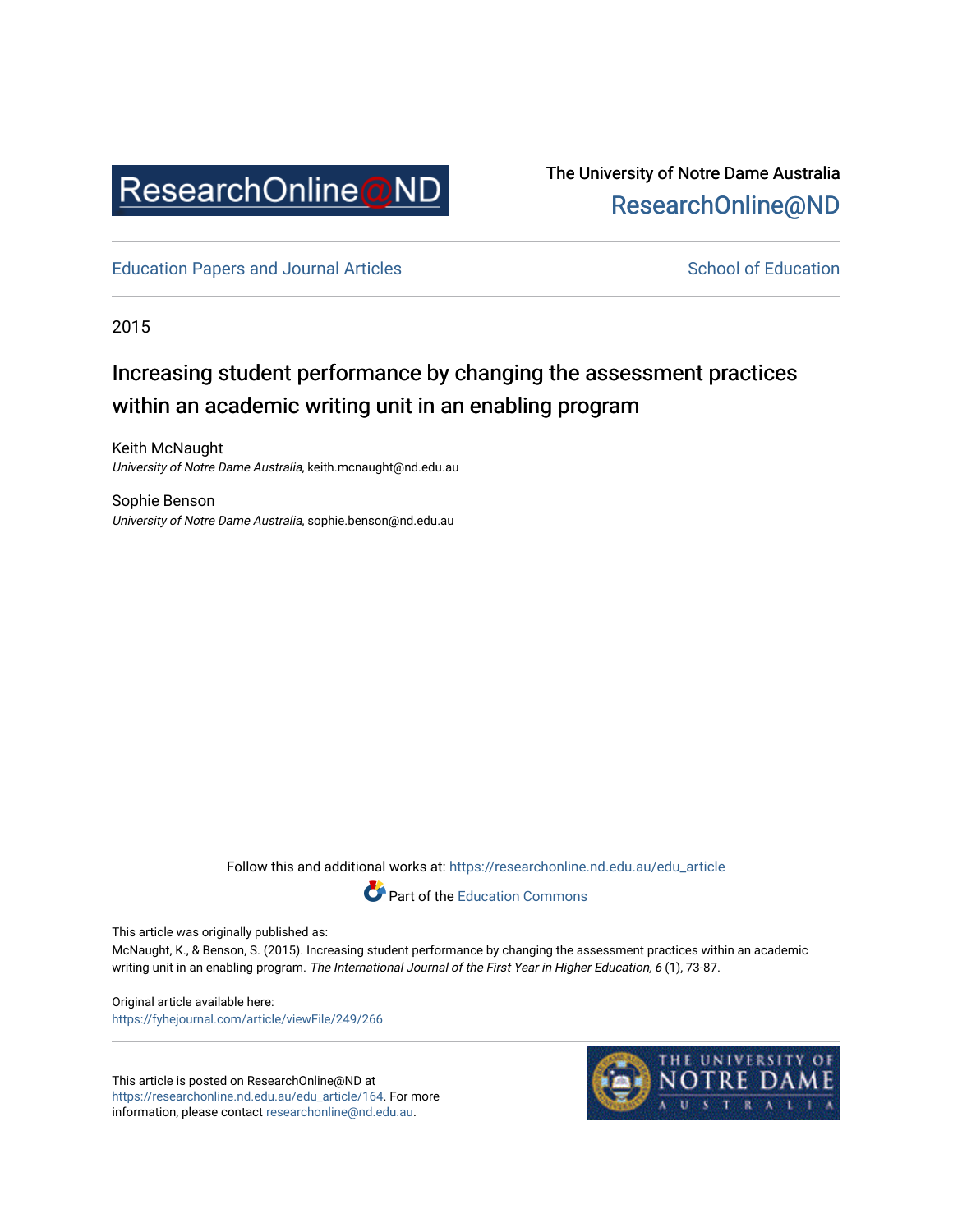This article was originally published as:

McNaught, Keith and Benson, Sophie. (2015) Increasing student performance by changing the assessment practices within an academic writing unit in an enabling program. *The International Journal of the First Year in Higher Education,* 6 (1), 73-87. doi: 10.5204/intjfyhe.v6i1.249

Articles in this journal are published under the [Creative Commons Attribution License \(CC-BY\)](https://creativecommons.org/licenses/by/4.0/)

No changes have been made to the published article.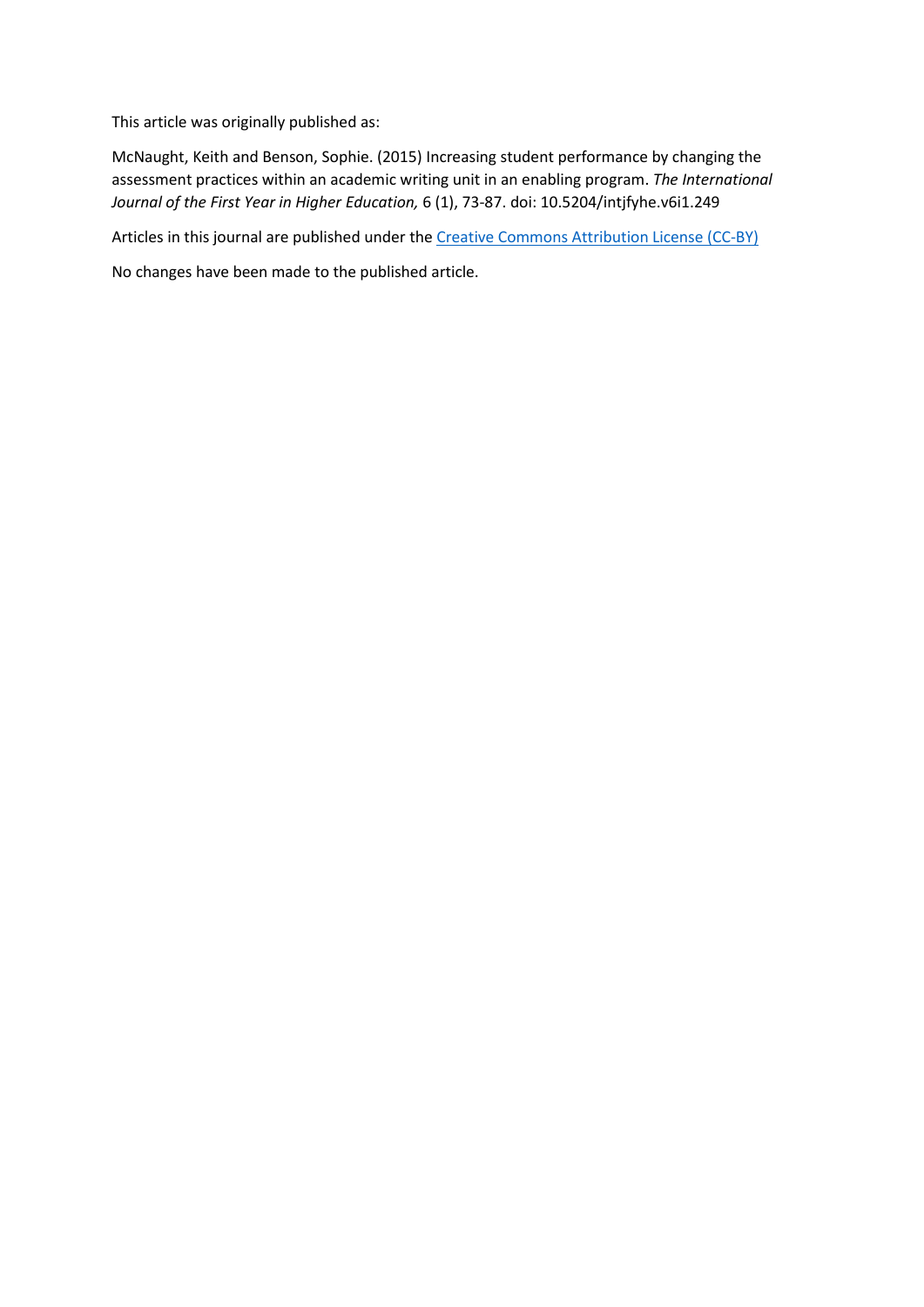

**The International Journal of the First Year in Higher Education ISSN: 1838-2959 Volume 6, Issue 1, pp. 73-87 March 2015**

# **Increasing student performance by changing the assessment practices within an academic writing unit in an Enabling Program**

#### **Keith McNaught** and **Sophie Benson**

The University of Notre Dame, Fremantle, Australia

# **Abstract**

*The production of high quality academic writing often represents a challenge for students in bridging courses. Often, students lack frequently assumed background skills and knowledge, and may have completed secondary school subjects where extended writing tasks were less common. At the University of Notre Dame Australia, Fremantle Campus, staff responded to concerns about student progress with academic writing within the Enabling Program. It was determined that a trial of scaffolded assessment may be of benefit to students in the acquisition of the necessary skills and knowledge. Scaffolded assessment intentionally breaks a single assessment task into sub-components and attempts to teach the students to replicate the same process on future tasks. Data tracking over three Semester 1 entry cohorts demonstrated the approach was of benefit in both the unit and the overall course when scaffolded assessment was utilised. The benefits and reservations regarding the use of scaffolded assessment are outlined.*

#### *Please cite this article as:*

McNaught, K. & Benson, S. (2015). Increasing student performance by changing the assessment practices within an academic writing unit in an Enabling Program. *The International Journal of the First Year in Higher Education, 6*(1), 73-87. doi: 10.5204/intjfyhe.v6i1.249

This article has been peer reviewed and accepted for publication in *Int J FYHE.* Please see the Editorial Policies under the 'About' section of the Journal website for further information.

© Copyright of articles is retained by author/s. As an open access journal, articles are free to use, with proper attribution, in educational and other non-commercial settings. ISSN: 1838-2959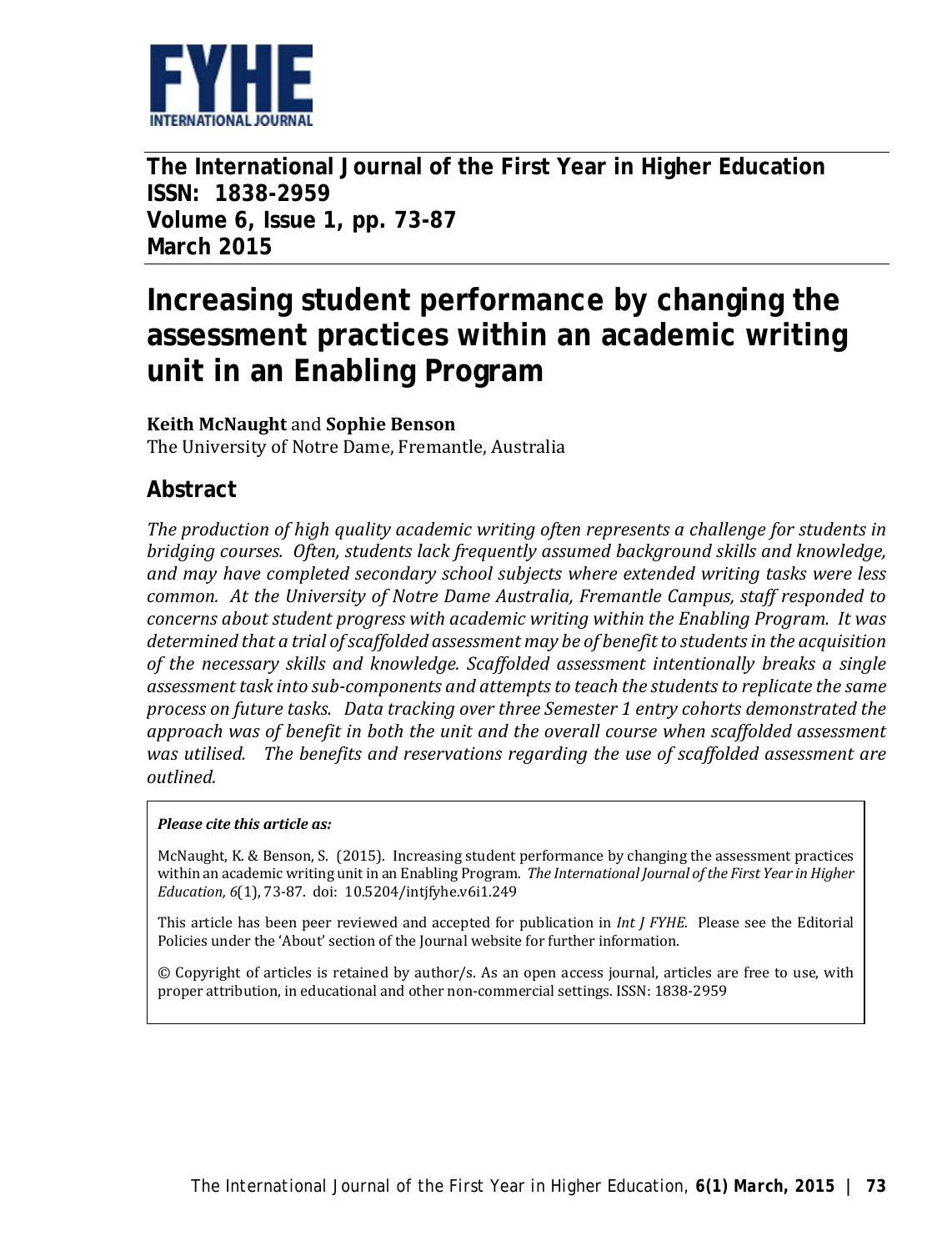# **Preamble**

First-year university students often underestimate the demands of writing an essay to the standard required by undergraduate students (Gross, 2004). Many are unaware of the concepts and skills required, such as academic integrity, the use of peer-reviewed publications as sources, and the use of standard referencing systems (e.g. APA, Chicago) (Briguglio &<br>Howe, 2006). With instruction and With instruction and feedback, most first-year students learn to master the necessary skills, and over time, become proficient and confident as writers of the required genres. Most entrants to Enabling Programs are students who have been unsuccessful in achieving the minimum entry requirements for direct entry into their chosen undergraduate course of study. Enabling Program students are in this position for a wide range of reasons. Many students enter Enabling Programs because subjects chosen in their final years of schooling were inappropriate for their final study destination; in some cases, students have been ill-advised on Student maturity, a factor at the time of choosing upper school subjects, can impact on decisions which result in limited opportunities for direct undergraduate entry to university courses. At least some entrants to Enabling Programs have experienced significant educational, social, personal, health and financial disadvantage during their upper secondary years (Gale, 2009; James, 2002; Pancer, Pratt, Hunsberger, & Alisat, 2004).

In some cases, students in Enabling Programs have attended schools with a non-aspirational culture (Thomson & Hillman, 2010). In some schools, as many as 90% of Year 12 students have chosen to complete courses which do not generate an Australian Tertiary Admittance Rank (ATAR) score. Those students in the minority 10% who have chosen to complete these courses, often face enormous peer pressure, limited options and fewer subject choices within their schools. Fewer subject options may necessitate students choosing alternatives which they would not normally have chosen, or commuting between other school campuses, as well as even completing some subjects by distance education, all of which are disadvantageous for the less academically capable students.

Some students specifically choose to enter university via an Enabling pathway to avoid rigorous subjects in Years 11 and 12. This can be a combination of school counsellor advice, parent advice, parent advocacy, or student self-selection. At times, this is well justified, for example, a student who is unlikely to be successful at that particular time in those ATAR bound courses may well be better to choose non-ATAR bound courses, and use an Enabling Program to enter university. However, it can also be disadvantageous if students are directed away from courses they have the capacity to complete, which would better prepare them<br>for future undergraduate success undergraduate (Goodrum, Druhan & Abbs, 2012).

Students who use bridging courses to progress to undergraduate studies may be particularly disadvantaged, often having less exposure to extended writing tasks in their final years of schooling, mainly due to their subject selections (Reed, Kennett, Lewis & Lund-Lucas, 2011). Likewise, in bridging courses many are "first-generation students" to university and may lack the family support structures to assist with the necessary skill development (Gofen, 2009, p. 3). Whilst bridging course students are eminently capable of mastering essay writing, they may benefit from an explicit approach. This research considered the use of *scaffolded assessment* with a core unit on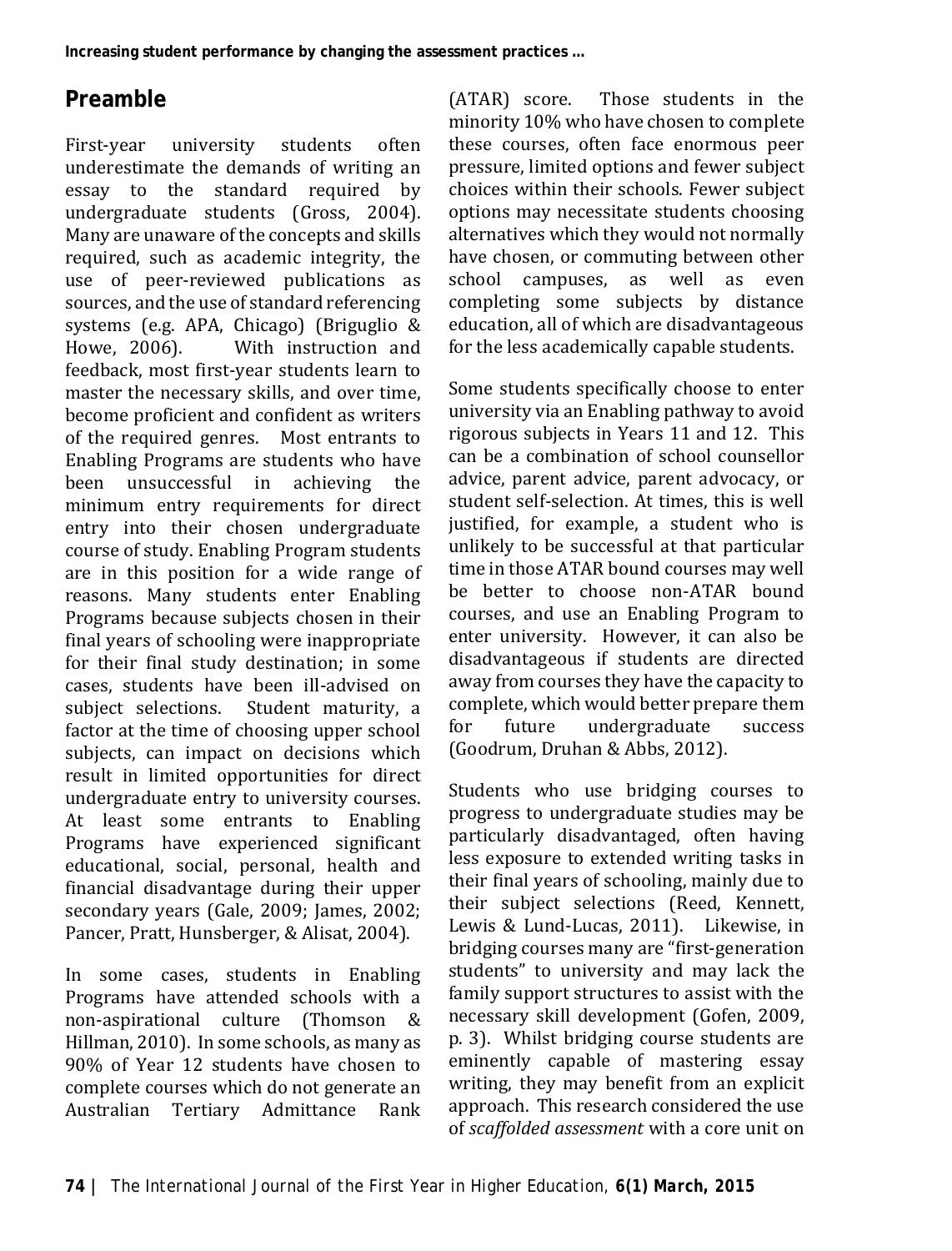academic writing within a bridging course. The implementation of this was the result of staff dialogue around their perceptions and concerns, based on both their interactions with students and also detailed data tracking of student performance.

### **The Foundation Year as a Bridging or Enabling Program at The University of Notre Dame Australia, Fremantle Campus, Australia**

The Foundation Year is an alternative entry enabling pathway (a bridging course) to undergraduate studies offered at The University of Notre Dame Australia, Fremantle Campus in Western Australia. Through successful completion of the Foundation Year, students may gain entry to undergraduate studies in the Schools of: Arts & Sciences, Business, Education, Health Sciences, and Nursing & Midwifery. The first semester of the Foundation Year (Part 1) is focused on academic reading, writing and research skills. This semester is common to all streams of the Foundation Year and involves the completion of four, 25 credit point units: EP001 *Learning skills*; EP002 *Literacy Competency;* EP003 *Academic Writing;* and EP004 *Information Literacy and Research Skills*. Whilst academically challenging and rigorous, these four units are not intended to be the academic equivalent of standard undergraduate units. EP001 is delivered in an intensive block prior to the start of semester and the remaining three units are completed as standard semester-long 13 week units.

In the second semester of the Foundation Year program (Part 2), students undertake four units in their chosen stream, with the units eligible for future advanced standing in an undergraduate degree. For example, Foundation Year (Education) students

would complete four units from the School of Education, which include*: Introduction to Teaching the Curriculum Framework; English 1 – Functional Literacy; Introduction to Mathematics Teaching and Learning;* and *Aboriginal People*. Each stream has a discipline-specific set of three units and *Aboriginal People,* an interdisciplinary unit, is common to all streams.

The University requires, through approved<br>
Course Regulations. an institutional *Regulations*, benchmark of 65% for the successful completion of the four EP coded units, undertaken in the first semester of studies. It is not uncommon for students to be required to repeat an EP unit, which they have passed (i.e. achieved equal to or greater than 50%) and yet not achieved the institutional benchmark of ≥65%. In the second semester of the Foundation Year, undergraduate units require the standard university benchmark of ≥50% in order to be considered satisfactorily completed.

The institutional benchmark (i.e. ≥65% in the four EP-coded units) has developed and been modified over the years, but is designed to ensure that students who are progressing through to undergraduate studies are well prepared for future success.<br>The institutional benchmark was The institutional benchmark was determined on the basis of detailed data tracking of student progress.

### **An Overview of EP003** *Academic Writing*

EP003, *Academic Writing*, is designed to provide the knowledge, concepts and skills needed to write effectively for academic purposes. That is, students who undertake an English for Academic Purposes (EAP), are very likely to benefit from their learning in EP003 and apply these skills equally well to other disciplines (James, 2010; Zarei & Rahimi, 2014). The emphasis is on skill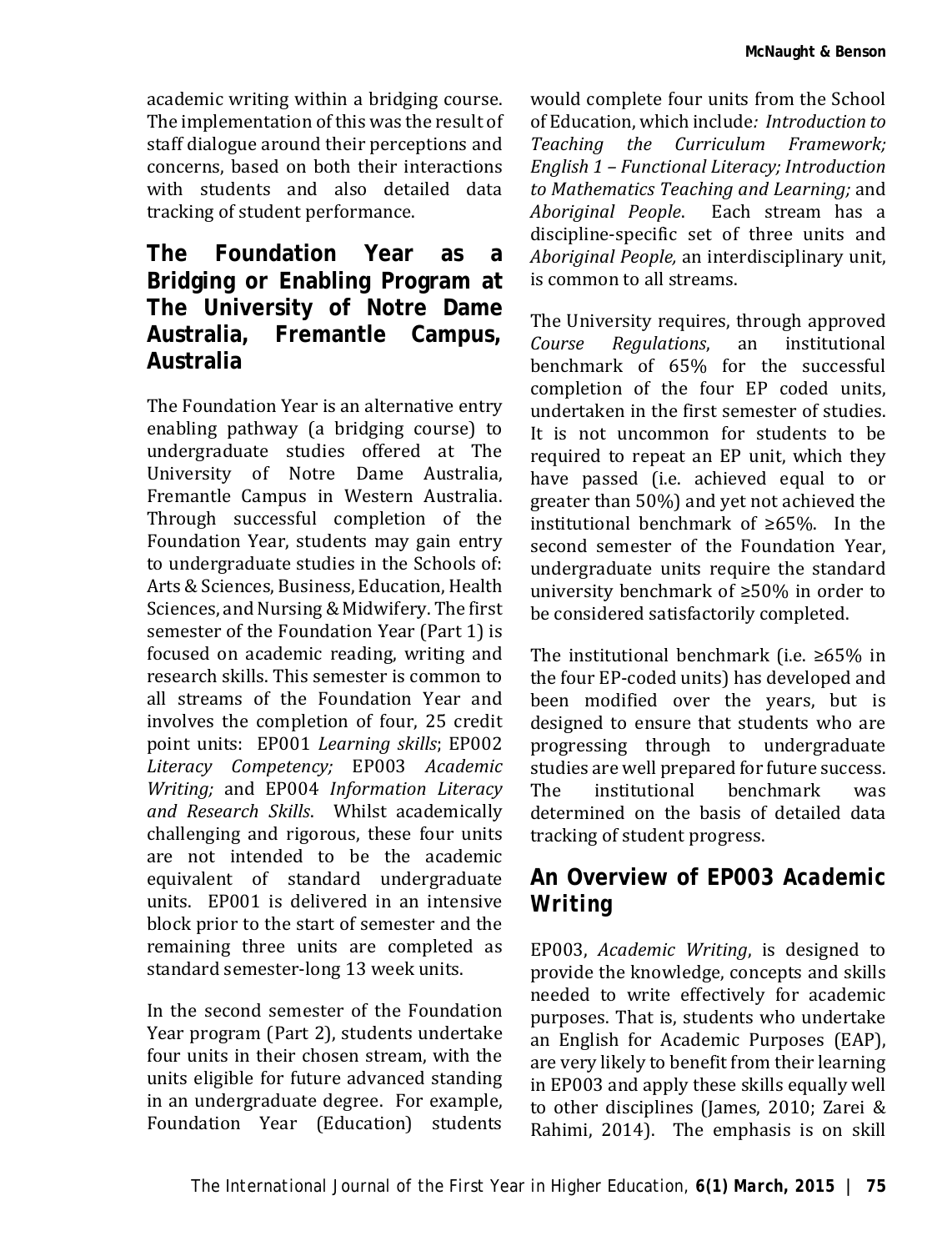development in the areas of: analysing essay questions; strengthening the ability to collate ideas from a variety of sources; planning, drafting and writing essays and assignments; and, determining appropriate<br>text types. Through Academic Writina. Through *Academic Writing*, students should develop their capacity to write an academic essay appropriate to a university-level standard. Intentionally, a highly structured approach is employed with an essay structure, with students at least initially using a formulaic approach.<br>Additionally, students should deeply students should understand the importance of academic integrity, and the related sub-skills (e.g. paraphrasing, use of direct quotations, referencing from a range of sources, using peer-reviewed publications).

The semester-long unit is delivered as a weekly, three hour workshop, in classes of 20, paired with EP002, also a three hour workshop, both delivered by the same staff<br>member Prior to Semester 1 2013 member. Prior to Semester 1, 2013,<br>Academic Writina required three required assessment points; two essays and a final exam. Academic staff teaching the unit deemed that this was problematic for a wide range of reasons, but two key reasons emerged from the collegial discussions. Firstly, Enabling Program entrants are typically underprepared for the demands of<br>academic writing tasks within the academic writing tasks university environment. Secondly, it was deemed essential to break the tasks down to make them more manageable for students and to teach the specific skills within each task, in order to develop effective writing skills.

# **The value of feedback**

Feedback provided to learners is designed to increase their awareness of the gap between their current knowledge and skills, and their goals (Boston, 2002). The more specific feedback is, the more it enables a

learner to focus attention thoughtfully (Lipnevich & Smith, 2009). Hattie (2003) demonstrated that feedback was one of the most significant factors likely to improve student achievement over time. Effective assessment practices can move average students to achieving in the top third of their cohort (Black & Wiliam, 1998). To achieve this, timely feedback on performance, and targeted follow-up, is essential. Scaife and Wellington's (2010) research demonstrates that students are vitally interested in specific feedback, not just a grade or mark. Lecturers have the opportunity to interact with students on a micro level and are able to encourage students to evaluate their own work (Wharton, 2013). Formative assessment is primarily assessment for learning purposes (Tierney, 2006). Colburn (2009) proposes that formative assessment is diagnostic, suggesting the metaphor of a medical test. He adds that it is designed to "understand what a student knows or can do in order to figure out what should come next" (p. 10). Yorke (2003) argues that assessment should have an impact on assessors so that they "learn about the extent to which students have developed expertise and can tailor their teaching strategies accordingly" (p. 482).

Embedded assessment refers to activities which are part of regular teaching and learning activities (Earl, 2003; Wilson & Scalise, 2006). Academic staff working in *Academic Writing* were keen to modify their immediate teaching and learning plans for<br>the workshop based on embedded workshop based on embedded<br>sment. However, the highlyassessment. structured nature of higher education units (Boud & Falchikov, 2007), and the limited<br>flexibility which is allowed both flexibility which is allowed both systemically and organisationally, made this complex. For example, unit outlines, which are institutionally required to be provided to students prior to the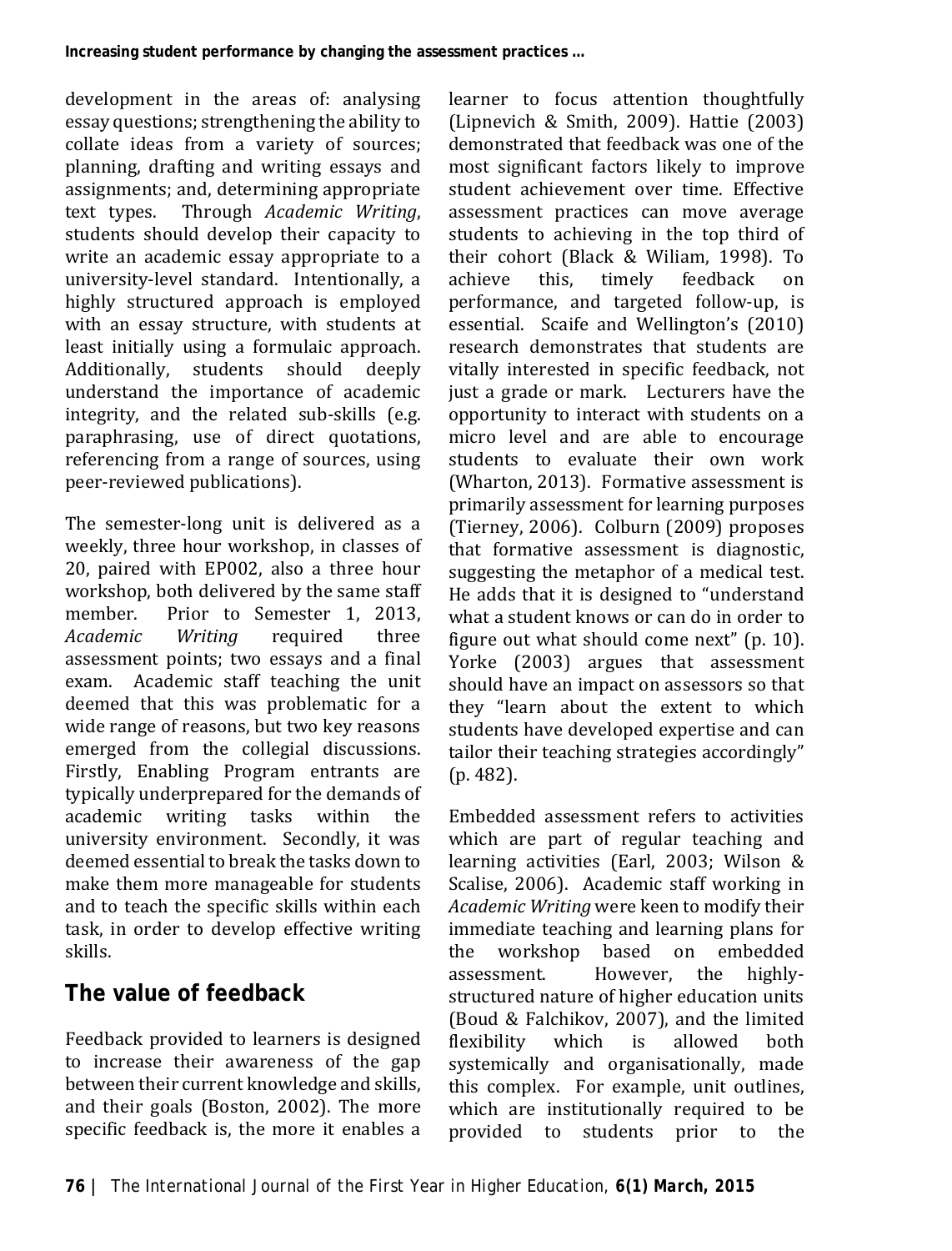commencement of teaching, are heavy with content and highly prescriptive. The use of this formative information both to learners and to teachers is of potential significant benefit (Irons, 2008). This is particularly true during the first year of higher education "when students are trying to adjust their behaviours to the new academic and social demands of college or university life" (Tinton, 2012, p. 5) Academic staff working in *Academic Writing* determined through collaborative consultation that<br>adopting a scaffolded approach to adopting a scaffolded assessment would possibly address the issue. The scaffolded assessment approach within *Academic Writing* was designed to connect assessments as routine teaching and learning activities (Black & Wiliam, 1998).

#### **Scaffolded assessment**

Scaffolded assessment modularises components within an overall assessment, and overtly breaks a large task into smaller<br>chunks (Gipps, 1994). Scaffolded (Gipps, assessment provides support to a novice learner by the experienced teacher breaking down a large task into manageable sub-parts (Wood, Bruner & Ross, 1976). Scaffolded assessment is designed as a temporary support mechanism ideally suited to Enabling Program units whilst skills are developed (Kozeracki, 2002). For learners, as their proficiency increases, support is systematically reduced; students<br>accepts incrementally increased incrementally responsibility for their own learning. The "gradual release model" (Fisher & Frey, 2003, p. 396) is also an example of a process where the teacher scaffolds instructions to enable students to become successful independent learners. The gradual release<br>model. with responsibility being responsibility increasingly undertaken by the learner, "may occur over a day, a week, or a term" (p.

396). For example, in *Academic Writing*, students submit an essay outline (plan) prior to commencing their essay work. The expectation is that they will develop the skills to produce an essay plan when working independently, namely, that this action will be normalised behaviour. Breaking tasks into smaller and more manageable chunks increases the likelihood of students engaging with the task (Leese, 2010). When the task appears daunting, for example, writing a whole essay, at least some students will procrastinate and lose<br>valuable time Other students will Other students will underestimate the time required and commence with insufficient time to complete the task to the required standard (Solomon & Rothblum, 1984). Scaffolded assessment is potentially time efficient (Murtagh & Webster, 2010); it helps students to choose the most effective and efficient path in the beginning rather than losing time, particularly with a research cycle phase of writing and planning. In this model, the unit co-ordinator determines the specific elements of scaffolded assessment to ensure consistency (Black & Wiliam, 1998).

The strength of scaffolded assessment depends on timely and valuable feedback from academic staff to students (Lea & Street, 1998). Accordingly, it is essential that students receive detailed feedback (Biggs & Tang, 2011) on their essay outline prior to commencing writing the essay. This necessitates a timely return of assessments to students and therefore creates a significant impost for staff teaching in the units. scaffolded assessment is productive, the marking of the final product (an essay), should be less time-demanding. Scaffolded assessment is counterproductive if it results<br>in students being rewarded for in students being rewarded for inappropriate or unscholarly behaviour. It is designed to assist hard-working and well-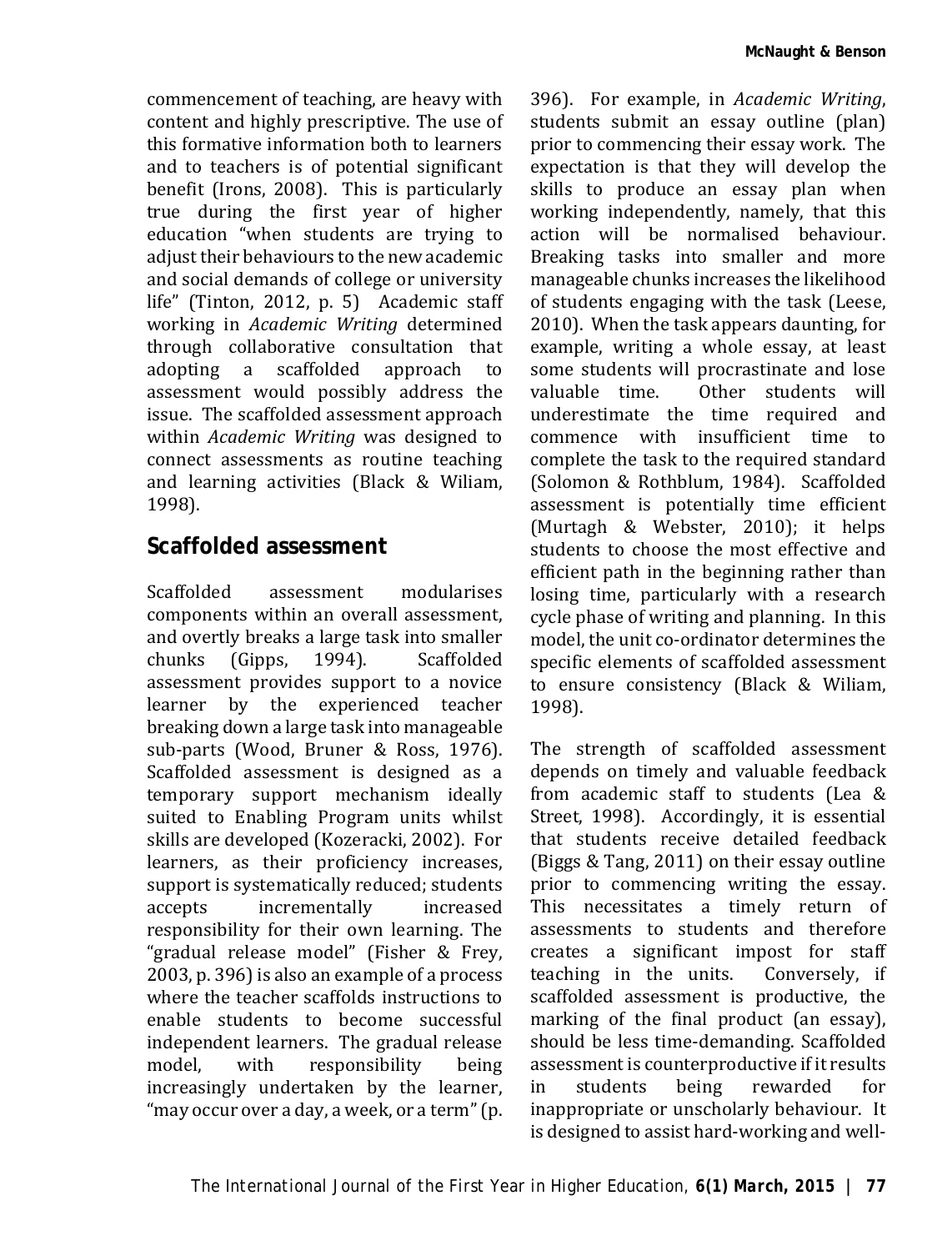intentioned students to develop and enhance their skill set. Staff need training to use scaffolded assessment (Murtagh & Webster, 2010) so that it will not inadvertently result in inaccurate or distorted student marks for a particular task.

### **From pedagogy to andragogy**

The years of formal schooling are premised on pedagogy, whereas higher education utilises andragogy, the principles of adult learning (Knowles, 1980; Merriam, 2001). For many students who transition directly from school to university, this is a challenging shift (Wright, 2010). They are often used to a highly-structured teachercentric controlling focus, which is well aligned to pedagogical principles. At level study, principles reposition students to be independent, self-directing, self-selecting and having the readiness to learn (Kozeracki, 2002; Roberson Jr, 2002). Most undergraduates warmly embrace the change and welcome being treated as adult learners (Noor, Harun & Aris, 2012). Although there are critics of andragogical principles, the principles are "timeless and appl[y] … to adult education in a multicultural world" (Roberson, 2002, p. 2).

For some Enabling Program students, this transition can present a number of challenges as a highly-structured approach (Murtagh & Baker, 2009) can be of particular benefit to less academically able students (Ilich, Hagan & McCallister, 2004). On the basis of maturity levels within school leavers, this would appear to have more potential impact on some male learners, who can be less mature than their female counterparts of the same age at that particular time (Jackson & Hilliard, 2013; Liu & Nguyen, 2011). Helping students understand that universities focus on andragogical principles for teaching, learning and assessment, needs to be embedded into the early phases of instruction within Enabling Programs. The use of scaffolded assessment provides a bridge between pedagogy and andragogy principles (Delahaye, Limerick, & Hearn, 1994) for students as they transition between sectors.

# **Students' results for EP003**  *Academic Writing*

Student results over three cohorts were compared to review the effectiveness of scaffolded assessment within the unit. Two cohorts, Semester 1, 2011 and Semester 1, 2012, had completed the unit without

| <b>Assessment</b>           |                           |                   |  |  |
|-----------------------------|---------------------------|-------------------|--|--|
| <b>Item</b>                 | <b>Type</b>               | Weighting $(\% )$ |  |  |
|                             | In-class paragraph        |                   |  |  |
| $\mathcal{D}_{\mathcal{L}}$ | Essay 1: In-class essay   | 10                |  |  |
| 3                           | Essay outline for Essay 2 |                   |  |  |
|                             | Essay 2                   | 15                |  |  |
| 5                           | Essay outline for Essay 3 |                   |  |  |
| 6                           | Essay 3                   | 20                |  |  |
|                             | Final Exam - Essay        | 40                |  |  |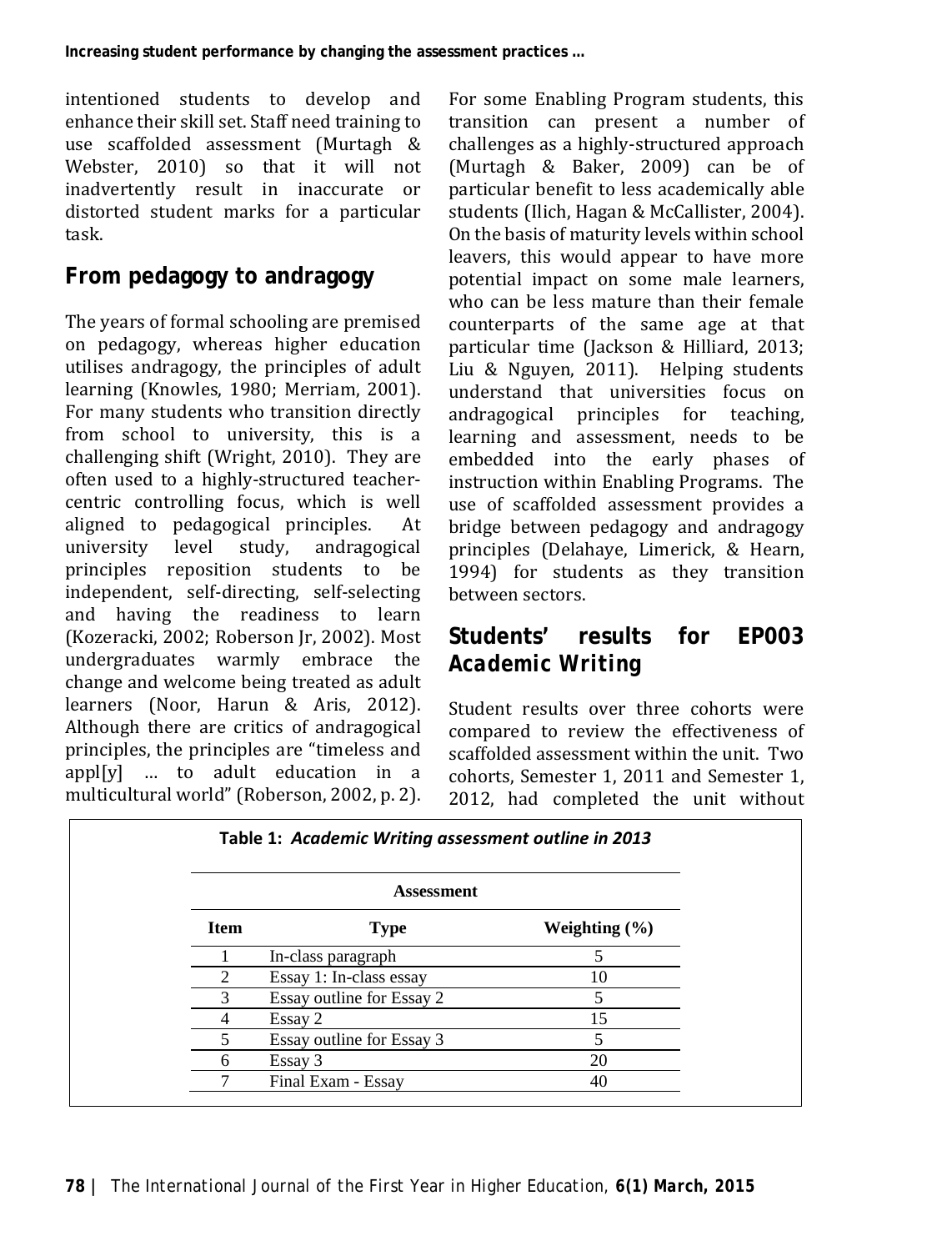

scaffolded assessment, whereas Semester 1, 2013, had been taught with the new scaffolded assessment model in place.

In Semester 1 of 2011 and 2012, *Academic*  assessments Assignment 1 (Essay 1) with a weighting 25%, Assignment 2 (Essay 2) with a weighting of 35%, and a final exam, with a 40% weighting. In Semester 1, 2013, the principle of scaffolded assessment was implemented with an increase from two assessments to six assessments. Table 1 details the structure of the assessment outline for *Academic Writing* in 2013.

Three categories were identified to record final unit results: less-than or equal to fortynine per cent. (≤49%), fifty to sixty-four per cent. (50-64%), and greater-than or equal to sixty-five per cent. (≥65%). In Semester 1, 2011, 245 students completed *Academic Writing* (Figure 1). students are required to meet the university<br>benchmark of 65% for successful benchmark of 65% for successful completion, and for this unit, in Semester 1, 2011, 172 (70%) students reached the<br>benchmark. Students who were benchmark. unsuccessful in obtaining the benchmark,

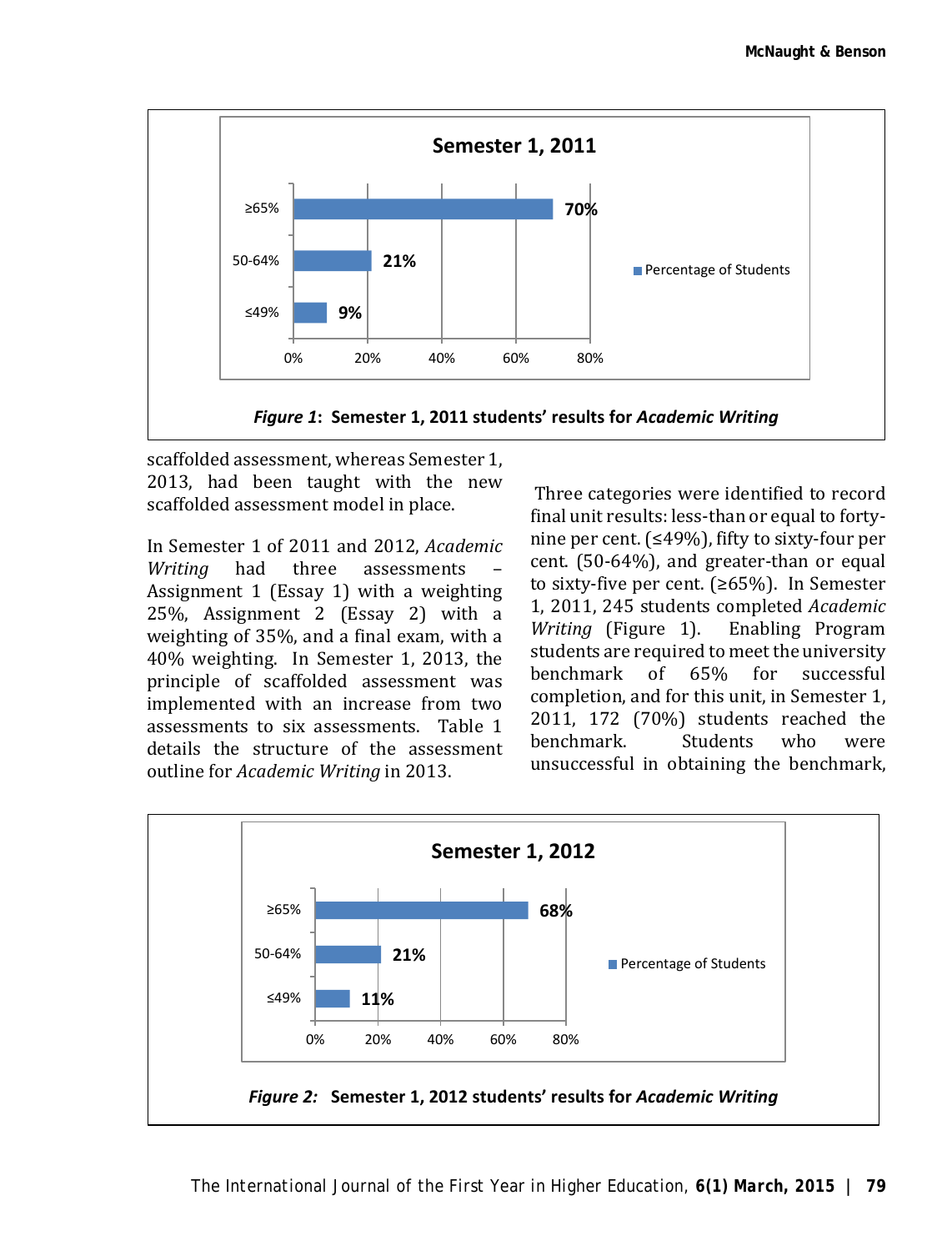**Increasing student performance by changing the assessment practices …**



namely 30% (73 students), were required to repeat the unit the following semester.

In Semester 1, 2012, 298 students completed *Academic Writing (*Figure 2). The results for 2012 are similar to 2011, with 203 (68%) students successfully reaching the university benchmark and 95 (32%) students were recorded with unsatisfactory progress. The pedagogical approach and unit content remained unchanged in both 2011 and 2012.

Scaffolded assessment was implemented by the unit coordinator in Semester 1, 2013 and 318 students completed *Academic Writing - refer to Figure 3.* semester's cohort, 252 (79%) students reached the university benchmark and 66 (21%) students were recorded with unsatisfactory progress. There was a statistically significant shift of the number of students within the category of 50-64% to ≥65%, with an additional 11% (35

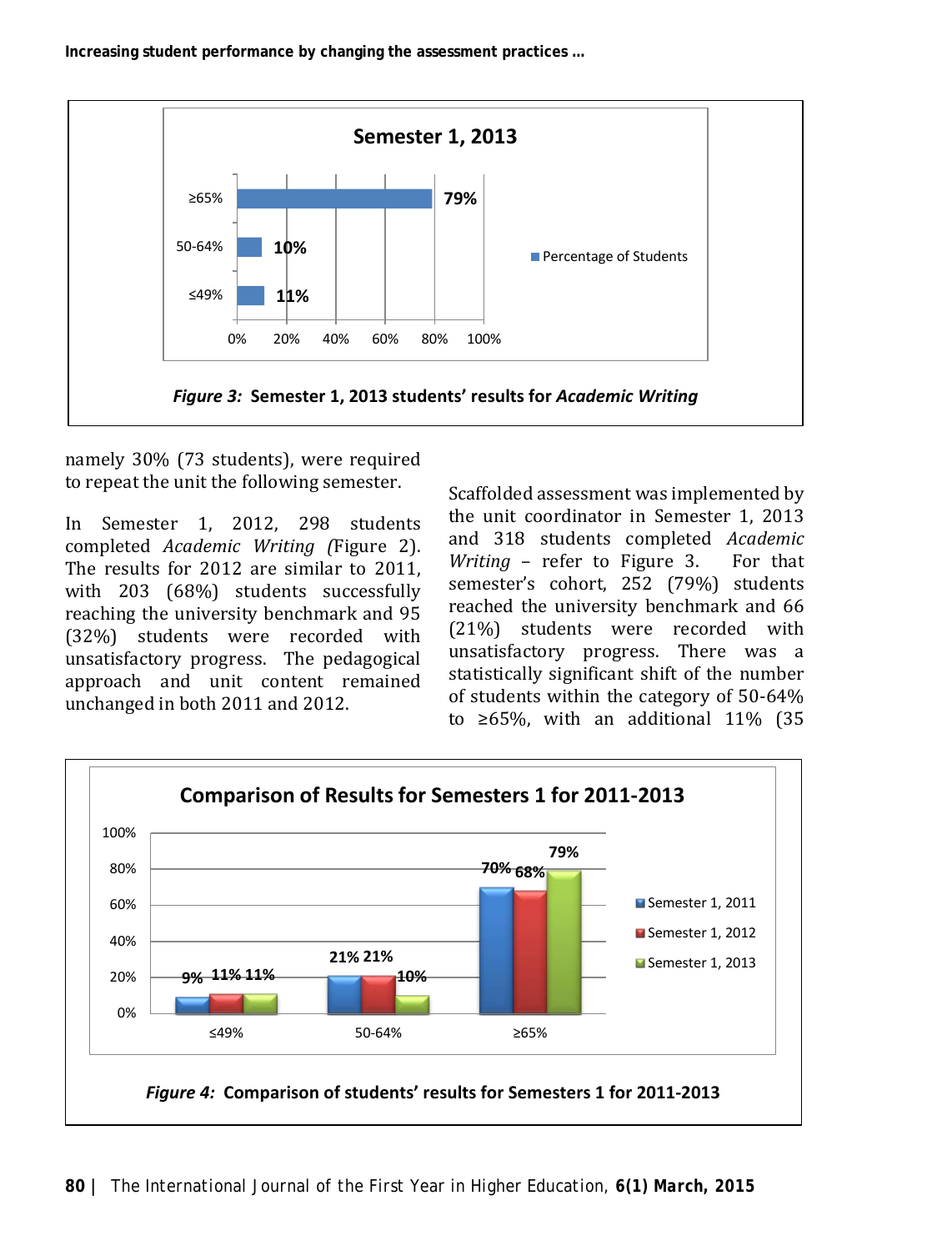students) now meeting the university benchmark.

The student results for Semester 1, 2013, Figure 4, were in contrast to the previous two semesters, wherein there was a<br>significant increase in successful significant completion of *Academic Writing.* In 2013, 79% of students achieved the benchmark (>65%) compared to 2011 – 70%, and 2012 – 68%; a 10-12% variation respectively. In the 50-64% range, 10 (31%) students did not meet the benchmark, an 11% variation<br>for both 2011 and 2012. There was for both  $2011$  and  $2012$ . minimal/no change in data results across the three semesters for the category ≤49%  $(2011 - 9\%, 2012 - 11\% \text{ and } 2013 - 11\%).$ 

A one-way ANOVA test was performed to determine whether the differences in mean *Academic Writing* scores were statistically significant (Table 2). The *p*-value produced was .04, which confirms that there is evidence to conclude that the mean *Academic Writing* score achieved by students was different for at least one group of students based on the semester in which they studied. Post-hoc testing showed that the most significant differences in *Academic Writing* scores were between Semester 1, 2013 and Semester 1 and Semester 2, 2012 respectively.

Students who obtained the institutional benchmark of ≥65% for *Academic Writing* from Semester 1, 2013, 88% (n=221), went on to complete Part 1 of the Foundation Year program satisfactorily. Students who achieved the benchmark in *Academic Writing* were able to meet the benchmark for the other three units, which then allowed them to transition successfully to Part 2 of the Foundation Year program.

#### **Student Comments**

Student feedback, via the University's Unit Content Evaluations, indicated that the majority found *Academic Writing* to be the most rigorous and academically challenging of the units within the first part of the<br>Foundation Year program. Student Foundation Year program. feedback for the new model included:

- *The structure of the assessments were helpful in organising and assembling an academic essay;*
- *Receiving lecturer feedback in a timely manner assisted in the next assessment;*
- *The assessments are broken down and makes it easier to comprehend the information being taught; and,*
- *The unit was challenging at times, but overall it was beneficial to my learning.*

| Table 2: ANOVA Test for Semesters 1 for 2011-2013 |                |                |             |       |      |  |  |  |
|---------------------------------------------------|----------------|----------------|-------------|-------|------|--|--|--|
|                                                   | Sum of Squares | df             | Mean Square | F     | p    |  |  |  |
| <b>Between Groups</b>                             | 2147.165       | $\mathfrak{D}$ | 1073.583    | 3.240 | .040 |  |  |  |
| Within Groups                                     | 283928.085     | 857            | 331.305     |       |      |  |  |  |
| Total                                             | 286075.250     | 859            |             |       |      |  |  |  |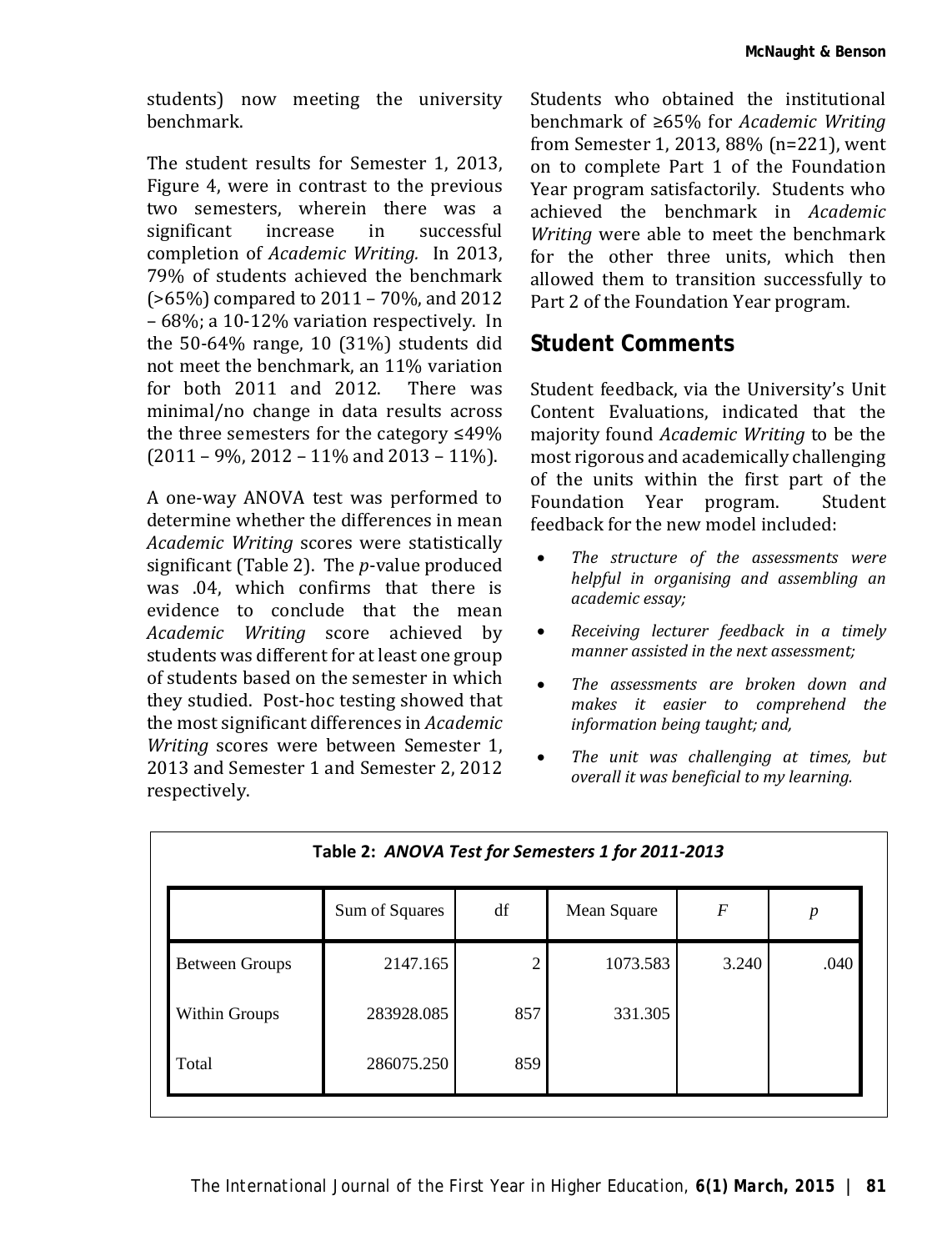The feedback from students indicates the new scaffolded assessment was practical,<br>improved learning outcomes and. outcomes indirectly, reinforced the benefits of scaffold assessment. Content Evaluations for Item 5—*The content and instructional activities of the unit were interesting and stimulating* revealed benefits of the new model. Item 5 scored 4.36 for the previous semester, and 4.45 for the semester with scaffolded assessment. The Unit Mean Rating also increased from 4.20 for the previous semester to 4.31 the following semester.

#### **Lecturer Comments**

A qualitative analysis of lecturer comments<br>was conducted to provide another conducted to provide dimension for the use of scaffolded assessment. Lecturers noted that a number of students had used the same structural elements within the assessment task within the examination, for example, identifying their opening paragraph, thesis statement, essay structure, and prior planning to write<br>the essay. One lecturer noted in the One lecturer noted in the invigilated assessment of the examination of the unit, the preparation techniques used<br>throughout *Academic Writing*. were throughout *Academic* apparent in the students' work (A. Scriva, Personal Communication, July 8, 2013). That students were able to transfer their knowledge and skills to an invigilated task is certainly a positive outcome of the process, albeit, it was not anticipated in the planning of the unit. It confirmed for the staff that at least some students were capable of transferring the knowledge of scaffolded assessment and applying it to their future work.

# **Discussion**

Scaffolded assessment appears to have been central to changes to *Academic Writing* through introducing a lower-weighted (5%) assessment item before a higher-weighted (10-20%) assessment item. The rationale was to encompass both formative (feedback<br>to improve future performance) and improve future performance) and summative (marks and grades) assessment domains as feedback. One of the noted advantages of the use of scaffolded assessments in the early phases of *Academic Writing* is the capacity of a lecturer to provide students with feedback which will help them identify immediately the likelihood of them developing the necessary skills and abilities. Students would receive<br>feedback from the lower-weighted lower-weighted assessment before progressing to the higher-weighted assessment item. This proved beneficial as students were guided to start the essay in advance and avoid any<br>negative study strategies, such as strategies, such as<br>and lack of time procrastination management skills for producing an<br>academic essay. For these students, For these students, scaffolded assessments will assist them to realise the complexity of writing an academic essay and receive effective feedback for reflection and future growth. These support mechanisms will assist students for successful completion of the unit as well as effective strategies for undergraduate study.

Anecdotally, lecturers found this to be a powerful tool with students, many of whom had progressed through the formal years of schooling without the experience of failure, which is effectively denied by many of the reporting mechanisms that they have encountered. Failing an item has the potential to be of significant value to learning, and helps these incoming students to create a benchmark for themselves of where they need to be in comparison to where they are, and to realise the level of work effort and determination that will be required of them in order to achieve progress. Again, the results were only anecdotal, but in talking with students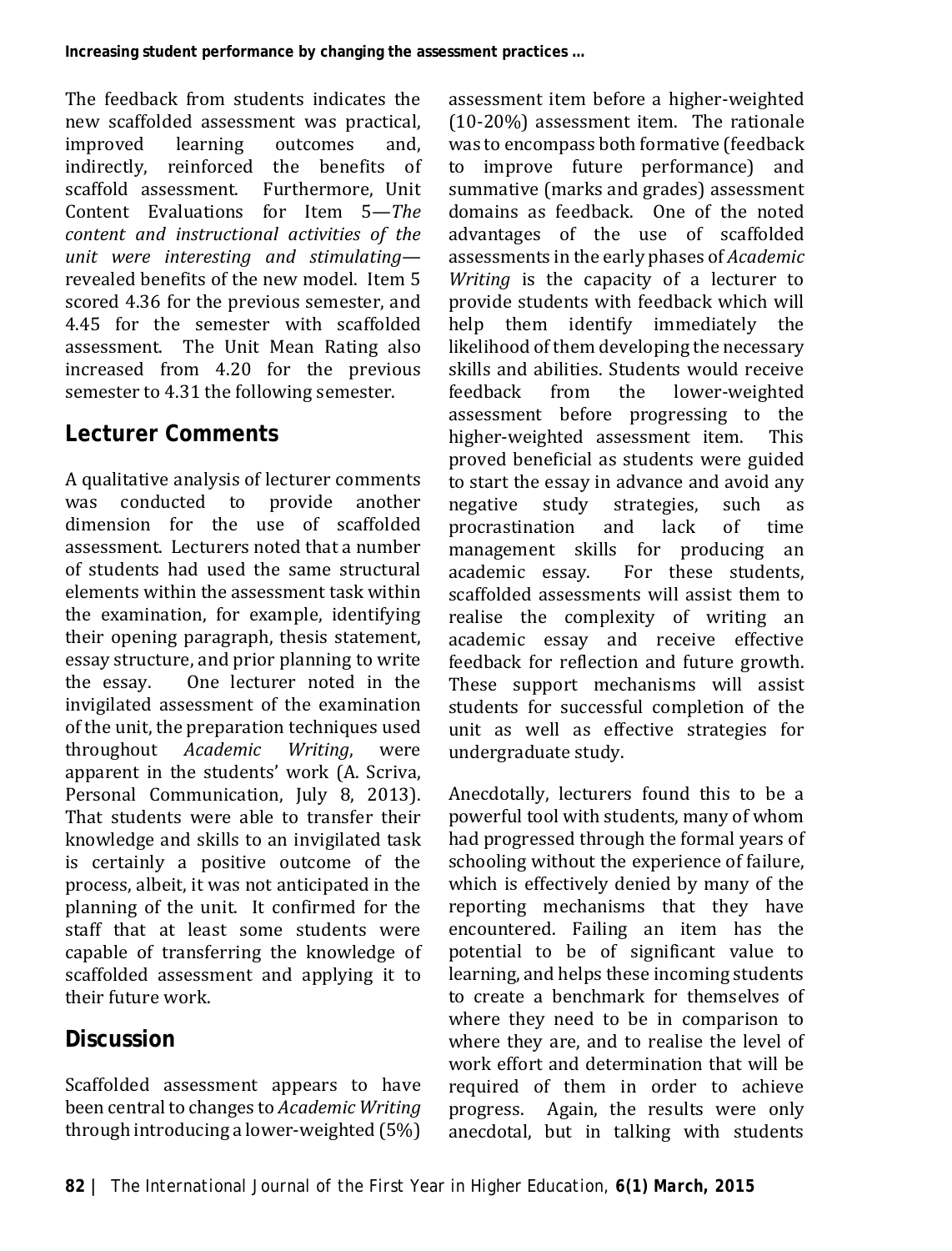throughout the semester, staff reported that those for whom they had used this strategy, reflected that it had been of great benefit to them, despite its apparent harshness.

The use of specific feedback also addressed the issue of a well-intentioned student spending time on work which was fundamentally flawed. For example, the feedback enabled students to respond to their opening paragraph or to their thesis statement and to address a fundamental issue in the very beginning of an essay. The incorrect use of a thesis statement or the absence of a thesis statement in an essay have previously been common issues for poor performers within the academic writing tasks. The timeliness of feedback takes on a whole new dimension when it serves to hold progress in order to address a problem, which will remain an inherent issue in an assignment.

Commonly, students had underestimated the time involved in writing an essay to the necessary academic standards. The due dates for the first assessment in *Academic Writing* correlated to a spike in students seeking to take a period of leave of absence from their course. Semester 1, 2013, had a higher rate of attendance than previous semesters with ≥90% on average within<br>sampled groups. Students received sampled groups. individual and collective feedback on assessments in-class, which appears to have been linked to their increased participation. The previous spike of absences in weeks when *Academic Writing* assessments were due all but disappeared. It was also noted by staff that students participated more frequently with in-class discussions and were more engaged with the content material, which may be a by-product of simply increased attendance.

*Academic Writing* is deemed an essential unit in Part 1 of the Foundation Year

program. The content in *Academic Writing* is structured so that students will be able to transfer these skills to the other two units<br>completed at the same time FP002 completed at the same time. EP002<br>Literacy Competency, and EP004  $Competency$ , *Information Literacy and Research Skills* depend on the knowledge and information that students gain in *Academic Writing* for success. Conversely, the sub-skills and micro skills within EP002 and EP004, help students to develop the necessary essay writing skills which are promoted though<br>Academic Writina. Data have indicated Data have indicated students who achieve greater than 65% for *Academic Writing* also improved their performance in EP002 and EP004. Prior to the use of scaffolded assessment, the assessments in *Academic Writing* were far larger than the assessments in EP002 and EP004, and therefore, *Academic Writing* was more likely to be a unit linked to student attrition.

Scaffolded assessment appears to have an unintended and positive impact on student retention with the Enabling Program. Much of the feedback on the use of scaffolded assessment came through organic and spontaneous discussions with staff teaching this unit. Through that dialogue, one of the clearest benefits for both staff and students was the increased feedback being provided from lecturers on assessment items. Staff reported that students demonstrated a perception that this created a more open dialogue between themselves and their<br>lecturer. Because the tasks were very Because the tasks were very specific within the scaffolded assessment, it allowed the feedback to be correspondingly specific and directive, which appeared to be of increased benefit to future student outputs. It was noted that students were willing to respond to the feedback, and the staff perception was that their students responded more than they had previously to all-encompassing feedback, which was more common prior to the use of scaffolded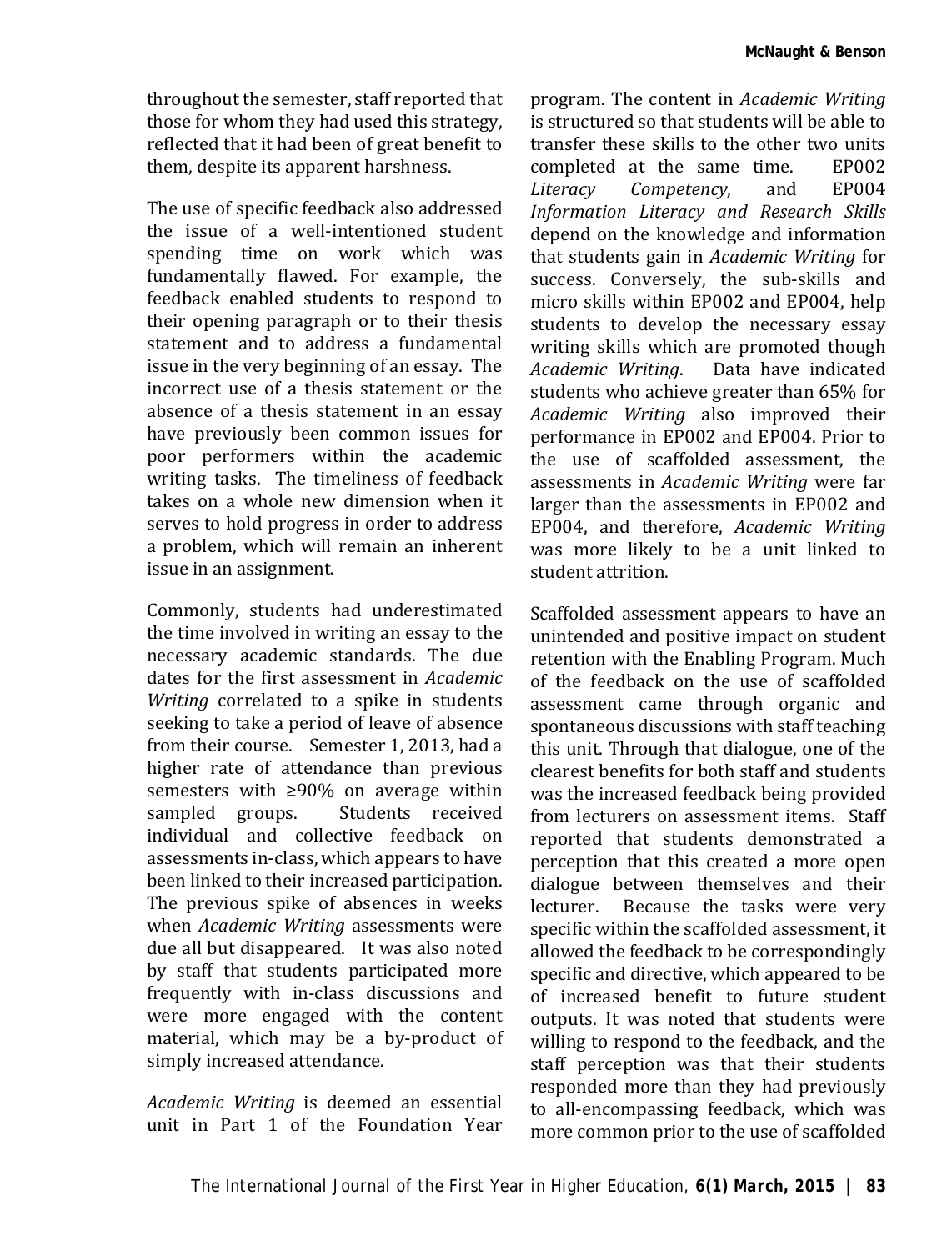**Increasing student performance by changing the assessment practices …**

assessment. That is, staff felt that students were able to embrace the smaller more specific feedback than the feedback that had been previously provided, when giving it on<br>the whole essay. Pedagogically, staff Pedagogically, staff understood the importance of high quality feedback for student improvement to occur, but many reported that the use of scaffolded assessment enabled them to see this in action. It may be that this approach has modified their teaching approach to student assessment in other units and other assessments. This topic warrants further investigation.

Students who have completed *Academic Writing* may well become reliant on scaffolded assessment and expect the same assessment strategy for undergraduate<br>units. This may inadvertently affect units. This may inadvertently affect<br>students when they commence y commence<br>If the use of undergraduate study. scaffolded assessments results in students being dependent on the approach, rather than being up-skilled by its use, then it potentially has a negative long-term impact, albeit a very positive short-term impact. Lecturers at the end of the semester may<br>need to inform students of the inform students implementation of scaffold assessments and, more importantly, the proposed<br>guidelines of assessments for guidelines of assessments for undergraduate units in the following semester. The rationale for this strategy would be to alleviate the potential risk of students becoming dependent learners and reliant on low-weighted assessments.

In the context of the gradual release model (namely, independence) the scaffolding within this unit should reduce over time, and students should specifically understand the rationale for its use. The University of Notre Dame Australia, Fremantle Campus has begun a detailed long-term tracking process on Enabling Program students who completed the unit prior to scaffolded assessment being implemented and, then with scaffolded assessment implemented on later cohort groups, to determine whether this concern represents an issue that needs to be addressed.

In the 2013 iteration of *Academic Writing*, assessment outline included breakdown of the tasks and their weighting. With hindsight, the unit also needed a detailed rubric or marking guide, which would help the students explore each of the dimensions of the tasks quite specifically. This was provided on a lecture-by-lecture basis within the tutorial groups. However, having this clearly set out in the unit outline would have been advantageous for all students.

In terms of the lowest band of performance, namely students finishing the unit with a fail grade, there was minimal change in the data across the three semesters. As the data demonstrated, there is no upward trend across the whole group. The weakest students were not more likely to pass the unit through the addition of scaffolded assessment. The impacts were seen within the students who had the capacity to pass the unit, but had not previously met the institutional benchmark (equal to or greater than 65%). Students failing the unit were most often those who had a significant lack of skills, or failed to demonstrate the necessary academic self-discipline needed<br>to be successful (e.g. having noor be successful (e.g. having poor performance; less engagement in class). Whilst it is always desirable to see fewer students fail a unit, none-the-less, the<br>contention remained that lecturers remained involved did not want implementation of scaffolded assessment to result in an inappropriate grade inflation across the unit. Potentially, such an approach may result in a short-term advantage, where the less able students were inadvertently set up to fail in subsequent undergraduate units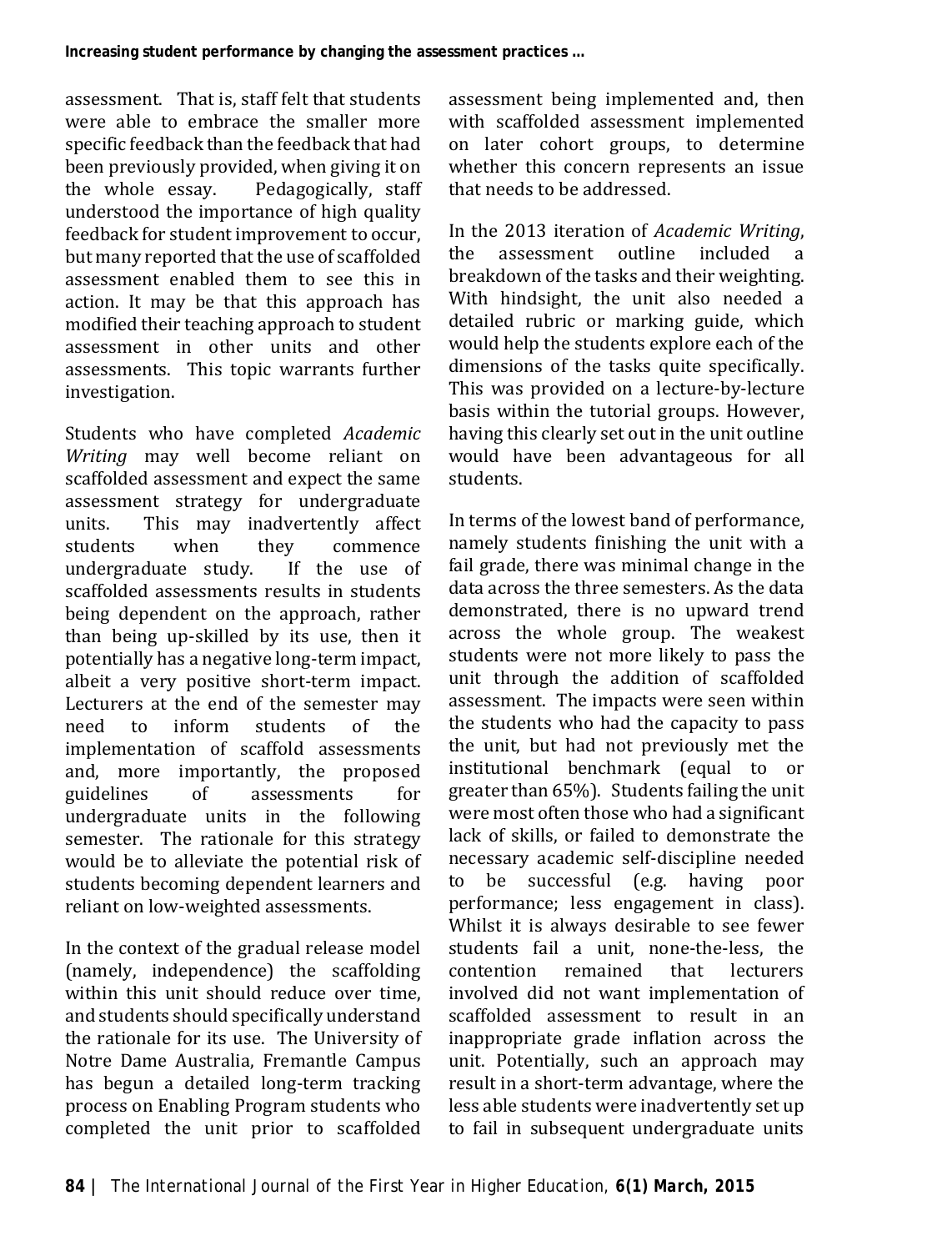and would be less able to self-manage with independence.

#### **Conclusion**

The use of scaffolded assessment appears to have had a dramatic and positive impact on student engagement, retention, attendance and relationships with teaching staff. Staff concerns that the use of scaffolded<br>assessment may result in student may result in dependence on the strategy, and grade inflation, were not realised in this study, but warrant detailed student tracking which has been established. The implementation of scaffolded assessment resulted in significantly increased staff dialogue about teaching and learning, and appeared to be motivating for the staff concerned. This, and other positive yet unintended consequences, may have been significant<br>factors in the improved student factors in the improved<br>performance. Student rece Student receptivity to feedback resulted in staff providing notably high quality and specific feedback, and although staff noted the increased workload, none considered this a negative<br>outcome. In future semesters. The outcome In University of Notre Dame Australia, Fremantle Campus will continue to track closely the scaffolded assessment approach to student progress to ensure that grade inflation is not occurring in students progressing to undergraduate units.

#### **References**

- Biggs, J., & Tang, C. (2011). *Teaching for quality learning at university*. Retrieved from http://books.google.com.au/books?hl=en&lr=& id=XhjRBrDAESkC&oi=fnd&pg=PP1&dq=teachi ng+for+quality+learning+at+university&ots=m 4q9QVueGP&sig=s\_vtr8OqUKSp5iKavQYcbdCrn WQ#v=onepage&q=teaching%20for%20quality %20learning%20at%20university&f=false
- Black, P., & Wiliam, D. (1998). *Inside the black box: Raising standards through classroom assessment*.

| Retrieved                                   | trom |
|---------------------------------------------|------|
| http://books.google.com.au/books?id= hDy-   |      |
| 5KOro8C&printsec=frontcover&dq=inside+the   |      |
| +black+box+raising+standards+through+classr |      |
| oom+assessment&hl=en&sa=X&ei=T3t9U4SKD      |      |
| 4v880X48IEo&ved=0CDg06AEwAA#v=onepag        |      |
| e&q=inside%20the%20black%20box%20raisin     |      |
| g%20standards%20through%20classroom%20      |      |
| assessment&f=false                          |      |
|                                             |      |

Boston, C. (2002). *The concept of formative assessment*. Retrieved from http://files.eric.ed.gov/fulltext/ED470206.pdf

Boud, D., & Falchikov, N. (2007). *Rethinking assessment in higher education: Learning for the longer term.* Retrieved from http://books.google.com.au/books?id=bsF8AgA AQBAJ&printsec=frontcover&dq=rethinking+as sessment+in+higher+education&hl=en&sa=X&e i=I3x9U47fJ9Lh8AWSj4GQAQ&ved=0CD0Q6AE wAA#v=onepage&q=rethinking%20assessment %20in%20higher%20education&f=false

- Briguglio, C. & Howe, J. (2006) Critical perspectives: Students' expectations of difficulties they may face in undertaking their degree. In *Critical Visions, Proceedings of the 29th HERDSA Annual Conference* (pp. 50-56).
- Colburn, A. (2009). An assessment primer. *Science Teacher, 76*(4), 10.
- Delahaye, B., & Limerick, D., & Hearn, G. (1994). The relationship between andragogical and pedagogical orientations and the implications for adult learning. *Adult Education Quarterly,*   $187 - 200.$ 10.1177/074171369404400401
- Earl, L. (2003). *Assessment as learning: Using classroom assessment to maximize student learning.* Retrieved from from http://books.google.com.au/books?id=MlPGIm QEh4MC&printsec=frontcover&dq=assessment +as+learning:+using+classroom+assessment+to +maximize+student+learning&hl=en&sa=X&ei= TYh9U7THC4On8AXOioKwBg&ved=0CC8Q6AE wAA#v=onepage&q=assessment%20as%20lea rning%3A%20using%20classroom%20assess ment%20to%20maximize%20student%20lear ning&f=false
- Fisher, D., & Frey, N. (2003). Writing instruction for struggling adolescent readers: A gradual release model. *Journal of Adolescent & Adult Literacy, 46*(5), 396-405. Retrieved from http://web.b.ebscohost.com.ipacez.nd.edu.au/e host/detail?sid=bba3115a-eb92-4ced-8182- 874a0905353e%40sessionmgr115&vid=1&hid =120&bdata=JnNpdGU9ZWhvc3QtbGl2ZSZzY29 wZT1zaXRl#db=lfh&AN=8961542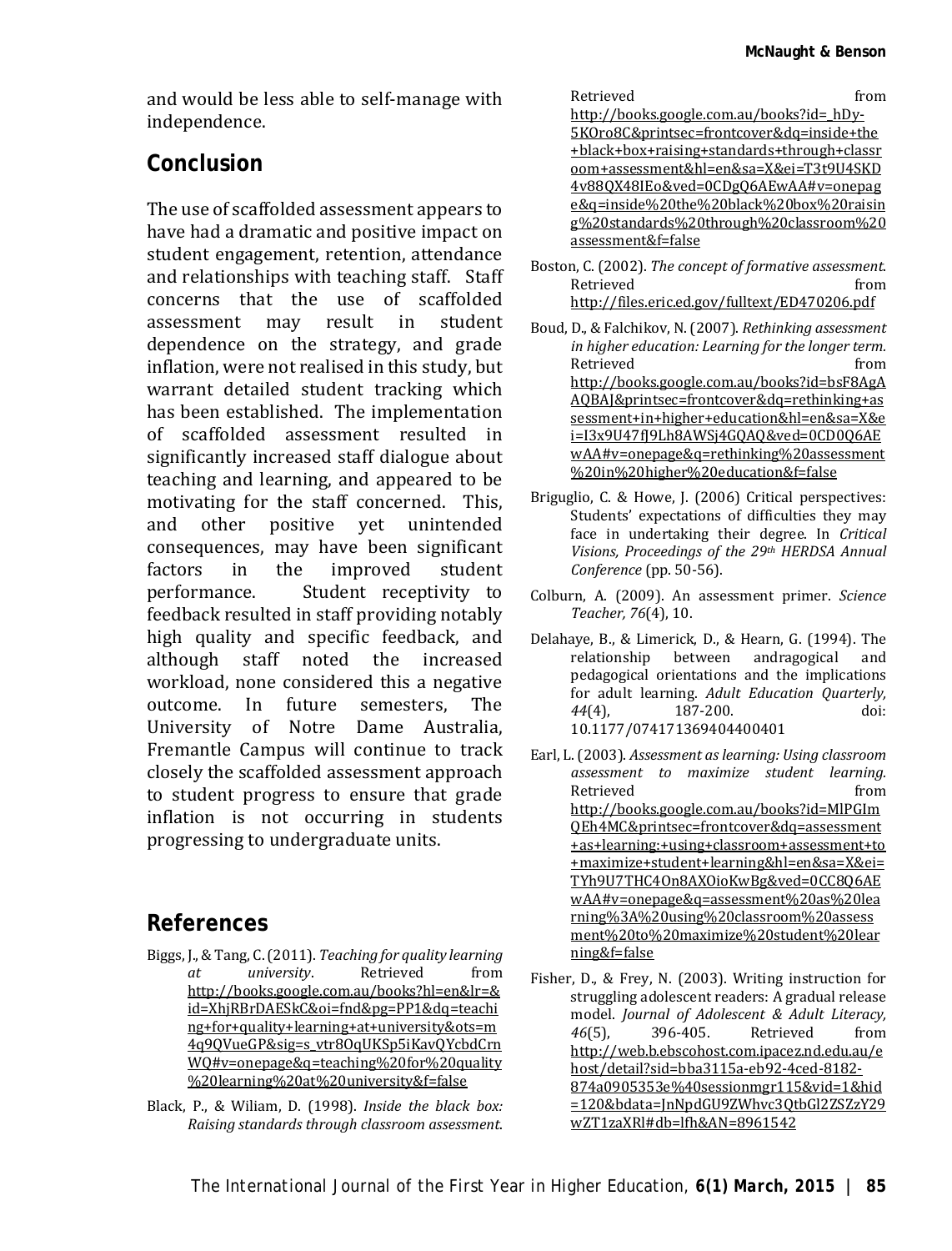- Gale, T. (2009). *Towards a southern theory of higher education.* http://dro.deakin.edu.au/view/DU:30040892
- Gipps, C. (1994). *Beyond testing: Towards a theory of educational assessment.* http://books.google.com.au/books?id=XEGRAg AAQBAJ&printsec=frontcover&dq=Beyond+test ing:+towards+a+theory+of+educational+assess ment&hl=en&sa=X&ei=pop9U7qTFM\_o8AXfnY CoCg&ved=0CD0Q6AEwAA#v=onepage&q=Bey ond%20testing%3A%20towards%20a%20theo ry%20of%20educational%20assessment&f=fal se
- Gofen, A. (2009). Family capital: How first-generation<br>higher education students break the higher education students break intergenerational cycle. *Family Relations,* 58(1), 104-120. Retrieved from http://onlinelibrary.wiley.com/doi/10.1111/j.1 741-3729.2008.00538.x/ful
- Goodrum, D., Druhan, A., & Abbs, J. (2012). *The status and quality of year 11 and 12 science in Australian schools.* Canberra, Australia: Australian Academy of Science. Retrieved from http://www.science.org.au/sites/default/files/ user-content/year-1112-report-final.pdf
- Gross, M. (2004). The impact of low level skills on information seeking behaviour: Implications of competency theory for research and practice. *Reference & User Services Quarterly, 45*(2), 155- 162. Retrieved from http://www.jstor.org/discover/10.2307/2086 4481?uid=44945&uid=3737536&uid=30574&u id=2&uid=3&uid=67&uid=62&uid=5909656&si d=21104120218501
- Hattie, J. (2003). *Teachers make a difference. What is*  the research evidence? http://www.decd.sa.gov.au/limestonecoast/file s/pages/new%20page/PLC/teachers make a d ifference.pdf
- Ilich, P., Hagan, C., & McCallister, L. (2004). Performance in college-level courses among students concurrently enrolled in remedial courses: Policy implications. *Community College Journal of Research and Practice, 28*, 435-453. doi: 10.1080/10668920490444463
- Irons, A. (2008). *Enhancing learning through formative assessment and feedback*. Retrieved from http://books.google.com.au/books?id=MkdDaS GE4HYC&printsec=frontcover&dq=enhancing+l earning+through+formative+assessment+and+f eedback&hl=en&sa=X&ei=Kot9U9D1GNfk8AXa k4LYCQ&ved=0CC8Q6AEwAA#v=onepage&q=e nhancing%20learning%20through%20formati ve%20assessment%20and%20feedback&f=fals e
- Jackson, B., & Hilliard, A. (2013). Too many boys are failing in American schools: What can we do about it? *Contemporary Issues in Education Research, 6*(3), 311-316. http://www.cluteonline.com/journals/index.ph p/CIER/article/view/7901
- James, M. (2010). An investigation of learning transfer in English for general academic purposes writing instruction. *Journal of Second Language Writing*, 183-206. 10.1016/j.jslw.2010.09.003
- James, R. (2002). *Socioeconomic background and higher education participation: An analysis of school students' aspirations and expectations*. Retrieved from

http://www.voced.edu.au/content/ngv2433

- Knowles, M. (1980). *The modern practice of adult education: From pedagogy to andragogy* (2nd ed.). New York, NY: Cambridge Books
- Kozeracki, C. (2002). Issues in developmental education. *Community College Review, 29*(4), 83- 100. doi: 10.1177/009155210202900405
- Lea, M., & Street, B. (1998). Student writing in higher education: An academic literacies approach. *Studies in Higher Education*, *23*(2), 157-172. doi: 10.1080/03075079812331380364
- Leese, M. (2010). Bridging the gap: Supporting student transitions into higher education. *Journal of Further and Higher Education, 34*(2), 239-251. doi: 10.1080/03098771003695494
- Lipnevich, A. & Smith, J. (2009). Effects of differential feedback on students' examination performance. *Journal of Experimental Psychology: Applied, 15*(4), 319–333. doi: 10.1037/a0017841
- Liu, S., & Nguyen, N. (2011). *Successful youth transitions. CVER Briefing paper 25*, National Centre for Vocational Education Research, Adelaide, Australia. Retrieved from http://www.voced.edu.au/content/ngv47732
- Merriam, S. (2001). Andragogy and self-direct learning continue to be important to our present-day understanding of adult learning. *New Directions for Adult and Continuing Education, 2001*(89), 3- 14. doi: 10.1002/ace.3
- Murtagh, L., & Baker, N. (2009). Feedback to feed forward: Student response to tutors' written<br>comments on assignments. *Practitioner* assignments. *Research in Higher Education, 3*(1), 20-28. Retrieved from http://194.81.189.19/ojs/index.php/prhe/arti cle/viewFile/30/28
- Murtagh, L., & Webster, M. (2010). Scaffolding teaching, learning and assessment in higher